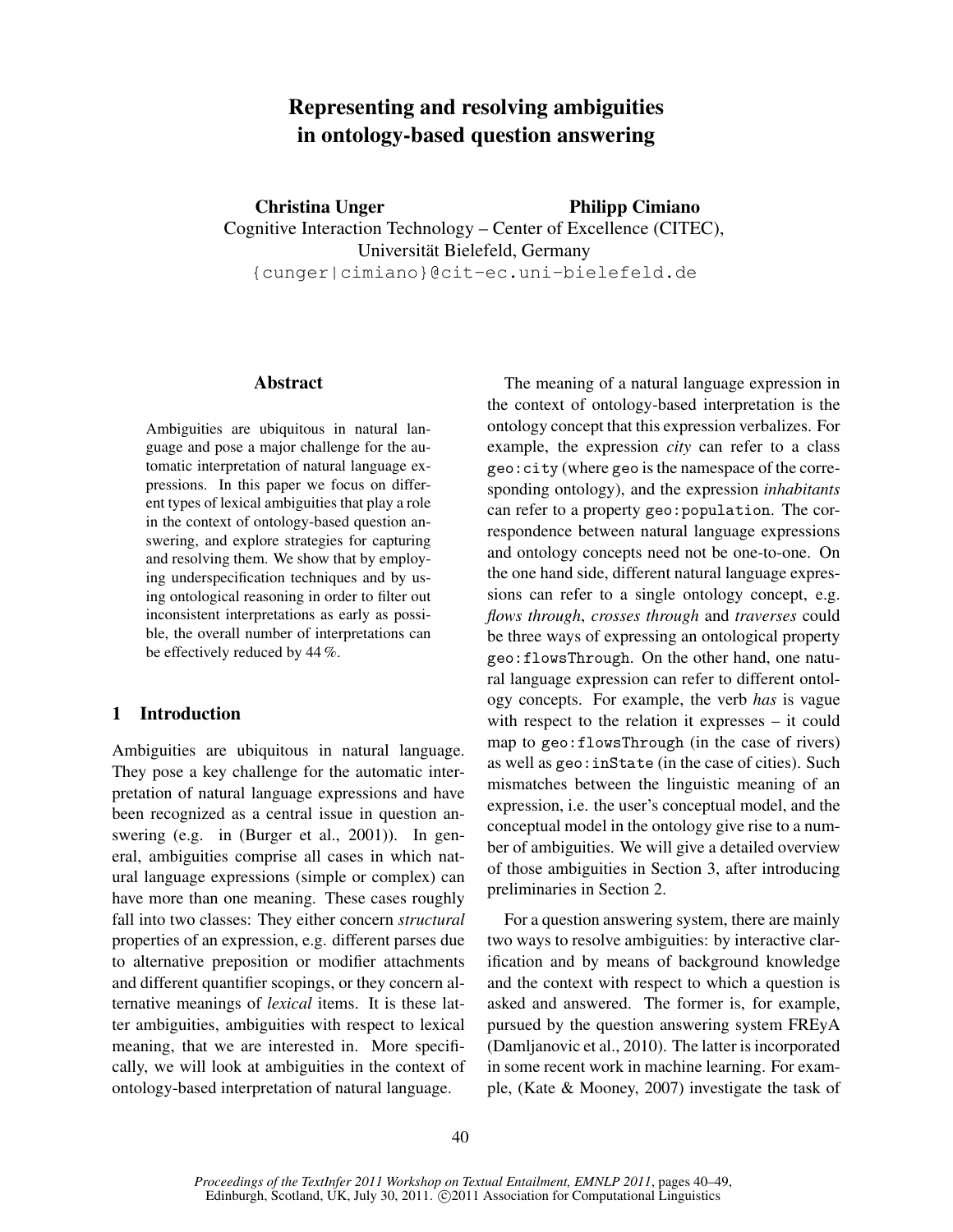learning a semantic parser from a corpus whith sentences annotated with multiple, alternative interpretations, and (Zettlemoyer & Collins, 2009) explore an unsupervised algorithm for learning mappings from natural language sentences to logical forms, with context accounted for by hidden variables in a perceptron.

In ontology-based question answering, context as well as domain knowledge is provided by the ontology. In this paper we explore how a given ontology can be exploited for ambiguity resolution. We will consider two strategies in Section 4. The first one consists in simply enumerating all possible interpretations. Since this is not efficient (and maybe not even feasible), we will use underspecification techniques for representing ambiguities in a much more compact way and then present a strategy for resolving ambiguities by means of ontological reasoning, so that the number of interpretations that have to be considered in the end is relatively small and does not comprise inconsistent and therefore undesired interpretations. We will summarize with quantitative results in Section 5.

#### 2 Preliminaries

All examples throughout the paper will be based on Raymond Mooney's *GeoBase*<sup>1</sup> dataset and the DBpedia question set published in the context of the *1st Workshop on Question Answering Over Linked Data* (QALD-1)<sup>2</sup>. The former is a relatively small and well-organized domain, while the latter is considerably larger and much more heterogenous. It is interesting to note that ontological ambiguituies turn out to be very wide-spread even in a small and homogenuous domain like GeoBase (see Section 3 for specific results).

For specifying entries of a grammar that a question answering system might work with, we will use the general and principled linguistic representations that our question answering system *Pythia*<sup>3</sup> (Unger et al., 2010) relies on, as they are suitable for dealing with a wide range of natural language phenomena. Syntactic representations will be trees from *Lexicalized Tree Adjoining Grammar* (LTAG (Schabes,

1990)). The syntactic representation of a lexical item is a tree constituting an extended projection of that item, spanning all of its syntactic and semantic arguments. Argument slots are nodes marked with a down arrow  $( \downarrow )$ , for which trees with the same root category can be substituted. For example, the tree for a transitive verb like *borders* looks as follows:



The domain of the verb thus spans a whole sentence, containing its two nominal arguments – one in subject position and one in object position. The corresponding nodes,  $DP_1$  and  $DP_2$ , are slots for which any DP-tree can be substituted. For example, substituting the two trees in 2 for subject and object DP, respectively, yields the tree in 3.



As semantic representations we take DUDEs (Cimiano, 2009), representations similar to structures from *Underspecified Discourse Representation Theory* (UDRT (Reyle, 1993)), extended with some additional information that allows for flexible meaning composition in parallel to the construction of LTAG trees. The DUDE for the verb *to border*, for example, would be the following (in a slightly simplified version):

| geo: borders $(x, y)$  |
|------------------------|
| $(DP_1, x), (DP_2, y)$ |
|                        |

 $1$ cs.utexas.edu/users/ml/nldata/geoquery.html

 $^{2}$ http://www.sc.cit-ec.uni-bielefeld.de/qald-1

 $^3$ http://www.sc.cit-ec.uni-bielefeld.de/pythia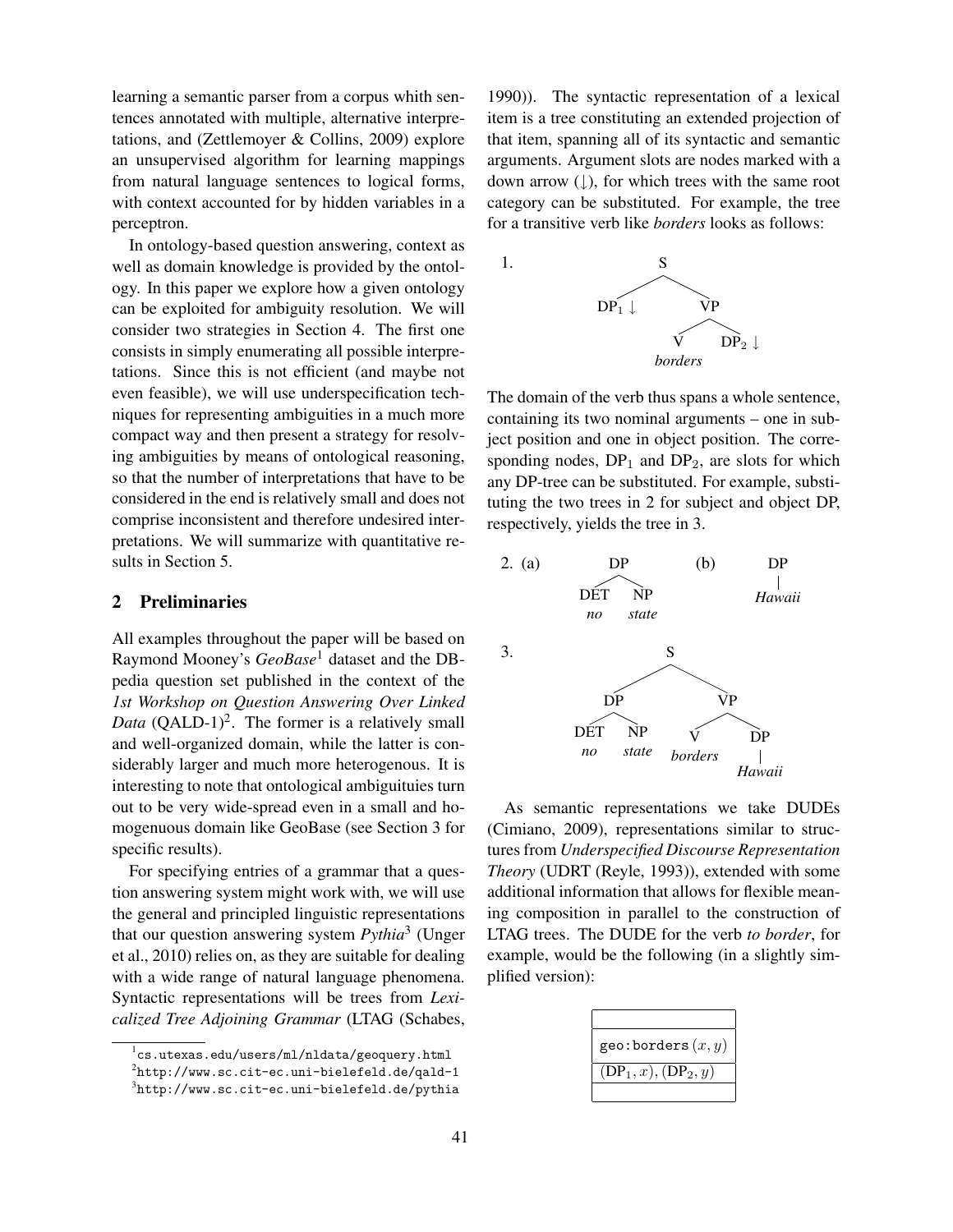It provides the predicate geo:borders corresponding to the intended concept in the ontology. This correspondence is ensured by using the vocabulary of the ontology, i.e. by using the  $\text{URI}^4$  of the concept instead of a more generic predicate. The prefix geo specifies the namespace, in this case the one of the GeoBase ontology. Furthermore, the semantic representation contains information about which substitution nodes in the syntactic structure provide the semantic arguments  $x$  and  $y$ . That is, the semantic referent provided by the meaning of the tree substituted for  $DP_1$  corresponds to the first argument x of the semantic predicate, while the semantic referent provided by the meaning of the tree substituted for  $DP_2$  corresponds to the second argument y. The uppermost row of the box contains the referent that is introduced by the expression. For example, the DUDE for *Hawaii* (paired with the tree in 2b) would be the following:



It introduces a referent  $h$  which is related to the literal 'hawaii' by means of the relation geo:name. As it does not have any arguments, the third row is empty. The bottom-most row, empty in both DUDEs, is for selectional restrictions of predicates; we will see those in Section 4.

Parallel to substituting the DP-tree in 2b for the DP1-slot in 1, the DUDE for *Hawaii* is combined with the DUDE for *borders*, amounting to the saturation of the argument  $(DP_2, y)$  by unifying the variables  $h$  and  $y$ , yielding the following DUDE:

| $h_{\cdot}$                                                |
|------------------------------------------------------------|
| geo: borders $(x, h)$<br>geo: name $(h, \text{ 'hawai'} )$ |
| $(DP_1, x)$                                                |
|                                                            |

Substituting the subject argument *no state* involves quantifier representations which we will gloss over as they do not play a role in this paper. At this point it suffices to say that we implement the treatment of quantifier scope in UDRT without modifications.

Once a meaning representation for a question is built, it is translated into a SPARQL query, which can then be evaluated with respect to a given dataset.

Not a lot hinges on the exact choice of the formalisms; we could as well have chosen any other syntactic and semantic formalism that allows the incorporation of underspecification mechanisms. The same holds for the use of SPARQL as formal query language. The reason for choosing SPARQL is that it is the standard query language for the Semantic Web<sup>5</sup>; we therefore feel safe in relying on the reader's familiarity with SPARQL and use SPARQL queries without further explanation.

### 3 Types of ambiguities

As described in the introduction above, a central task in ontology-based interpretation is the mapping of a natural language expression to an ontology concept. And this mapping gives rise to several different cases of ambiguities.

First, ambiguities can arise due to homonymy of a natural language expression, i.e. an expression that has several lexical meanings, where each of these meanings can be mapped to one ontology concept unambiguously. The ambiguity is inherent to the expression and is independent of any domain or ontology. This is what in linguistic contexts is called a lexical ambiguity. A classical example is the noun *bank*, which can mean a financial institution, a kind of seating, the edge of a river, and a range of other disjoint, non-overlapping alternatives. An example in the geographical domain is *New York*. It can mean either New York city, in this case it would be mapped to the ontological entity geo:new york city, or New York state, in this case it would be mapped to the entity geo:new york. Ambiguous names are actually the only case of such ambiguities that occur in the GeoBase dataset.

Another kind of ambiguities is due to mismatches between a user's concept of the meaning of an expression and the modelling of this meaning in the ontology. For example, if the ontology modelling is more fine-grained than the meaning

<sup>4</sup>URI stands for *Uniform Resource Identifier*. URIs uniquely identify resources on the Web. For an overview, see, e.g., http://www.w3.org/Addressing/.

<sup>5</sup> For the W3C reference, see

http://www.w3.org/TR/rdf-sparql-query/.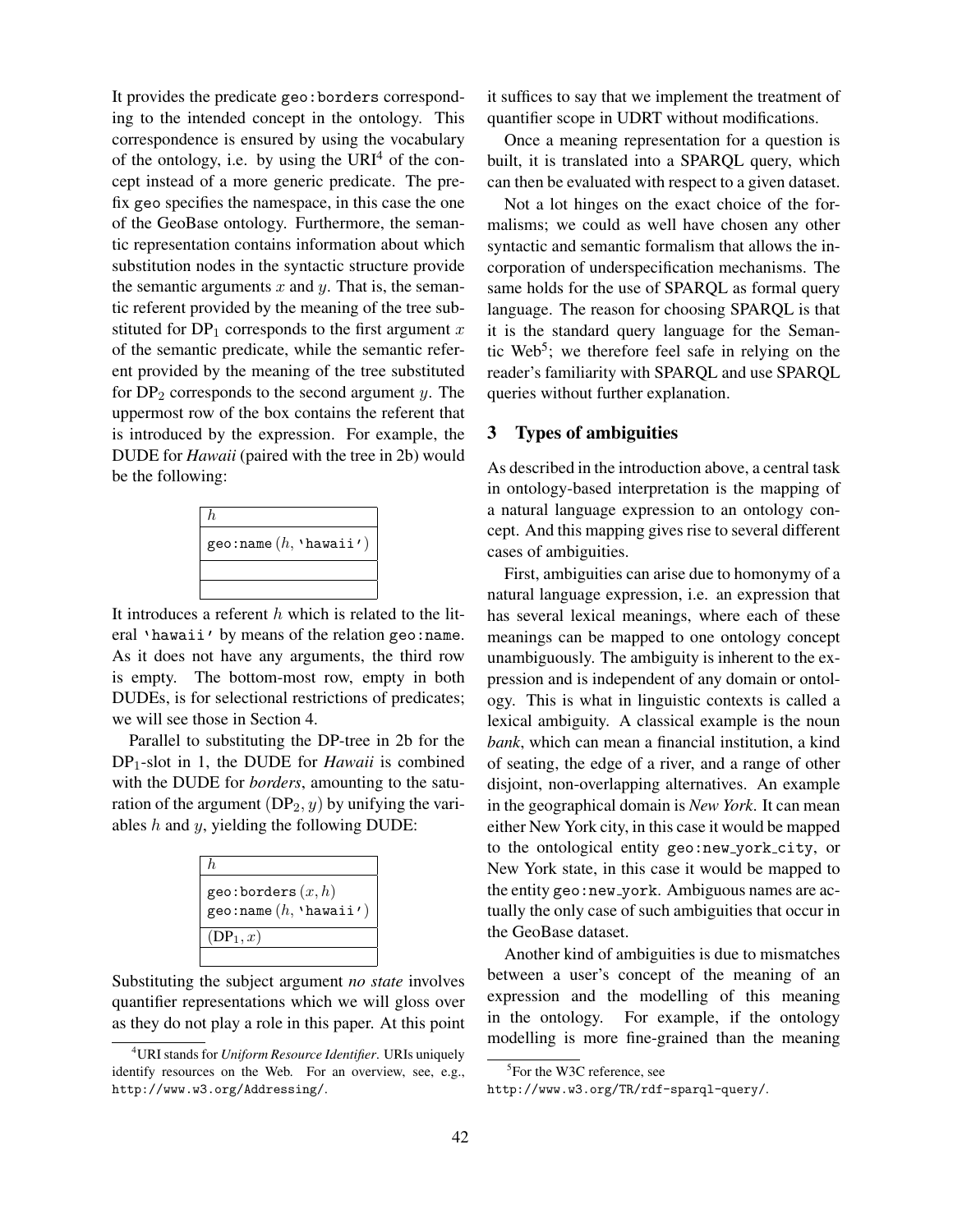of a natural language expression, then an expression with one meaning can be mapped to several ontology concepts. These concepts could differ extensionally as well as intensionally. An example is the above mentioned expression *starring*, that an ontology engineer could want to comprise only leading roles or also include supporting roles. If he decides to model this distinction and introduces two properties, then the ontological model is more fine-grained than the meaning of the natural language expression, which could be seen as corresponding to the union of both ontology properties. Another example is the expression *inhabitants* in question 4, which can be mapped either to <http://dbpedia.org/property/population> or to <http://dbpedia.org/ontology/populationUrban>. For most cities, both alternatives give a result, but they differ slightly, as one captures only the core urban area while the other also includes the outskirts. For some city, even only one of them might be specified in the dataset.

## 4. *Which cities have more than two million inhabitants?*

Such ambiguities occur in larger datasets like DBpedia with a wide range of common nouns and transitive verbs. In the QALD-1 training questions for DBpedia, for example, at least 16 % of the questions contain expressions that do not have a unique ontological correspondent.

Another source for ambiguities is the large number of vague and context-dependent expressions in natural language. While it is not possible to pinpoint such expressions to a fully specified lexical meaning, a question answering system needs to map them to one (or more) specific concept $(s)$  in the ontology. Often there are several mapping possibilities, sometimes depending on the linguistic context of the expression.

An example for context-dependent expressions in the geographical domain is the adjective *big*: it refers to size (of a city or a state) either with respect to population or with respect to area. For the question 5a, for example, two queries could be intended – one refering to population and one refering to area. They are given in 5b and 5c.

5. (a) *What is the biggest city?*

(b) SELECT ?s WHERE { ?s a geo:city . ?s geo:population ?p . } ORDER BY DESC ?p LIMIT 1 (c) SELECT ?s WHERE { ?s a geo:city . ?s geo:area ?a . } ORDER BY DESC ?a LIMIT 1

Without further clarification – either by means of a clarification dialog with the user (e.g. employed by FREyA (Damljanovic et al., 2010)) or an explicit disambiguation as in *What is the biggest city by area?* – both interpretations are possible and adequate. That is, the adjective *big* introduces two mapping alternatives that both lead to a consistent interpretation.

A slightly different example are vague expressions. Consider the questions 6a and 7a. The verb *has* refers either to the object property flowsThrough, when relating states and rivers, or to the object property inState, when relating states and cities. The corresponding queries are given in 6b and 7b.

- 6. (a) *Which state has the most rivers?*
	- (b) SELECT COUNT(?s) AS ?n WHERE { ?s a geo:state . ?r a geo:river . ?r geo:flowsThrough ?s. } ORDER BY DESC ?n LIMIT 1
- 7. (a) *Which state has the most cities?*
	- (b) SELECT COUNT(?s) AS ?n WHERE { ?s a geo:state . ?c a geo:city . ?c geo:inState ?s. } ORDER BY DESC ?n LIMIT 1

In contrast to the example of *big* above, these two interpretations, flowsThrough and inState, are exclusive alternatives: only one of them is admissible, depending on the linguistic context. This is due to the sortal restrictions of those properties: flowsThrough only allows rivers as domain, whereas inState only allows cities as domain.

This kind of ambiguities are very frequent, as a lot of user questions contain semantically light expressions, e.g. the copula verb *be*, the verb *have*,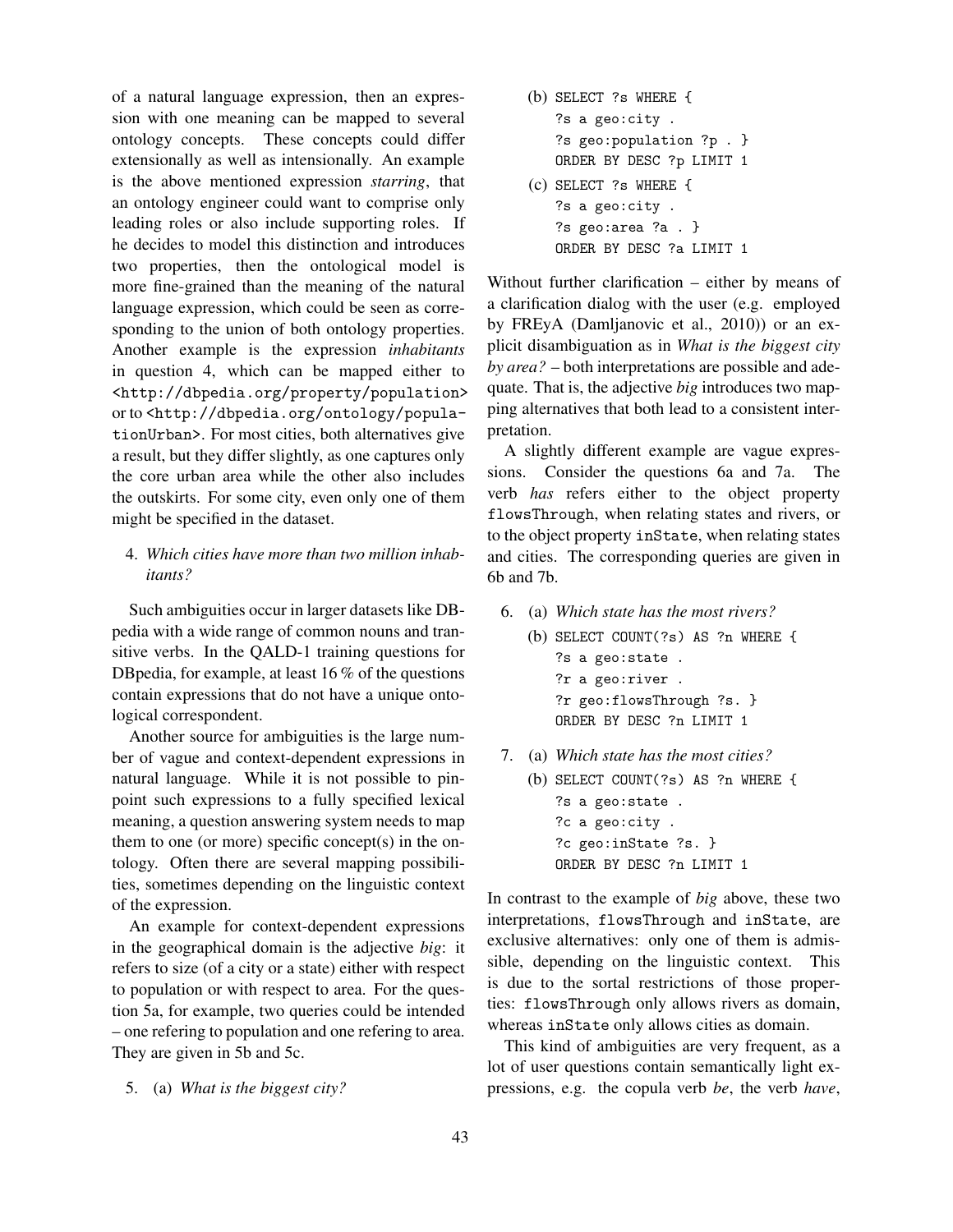and prepositions like *of*, *in* and *with* (cf. (Cimiano & Minock,  $2009$ )) – expressions which are vague and do not specify the exact relation they are denoting. In the 880 user questions that Mooney provides, there are 1278 occurences of the light expressions *is/are*, *has/have*, *with*, *in*, and *of*, in addition to 151 ocurrences of the context-dependent expressions *big*, *small*, and *major*.

# 4 Capturing and resolving ambiguities

When constructing a semantic representation and a formal query, all possible alternative meanings have to be considered. We will look at two strategies to do so: simply enumerating all interpretations (constructing a different semantic representation and query for every possible interpretation), and underspecification (constructing only one underspecified representation that subsumes all different interpretations).

## 4.1 Enumeration

Consider the example of a lexically ambiguous question in 8a. It contains two ambiguous expressions: *New York* can refer either to the city or the state, and *big* can refer to size either with respect to area or with respect to population. This leads to four possible interpretations of the questions, given in 8b–8e.

- 8. (a) *How big is New York?* (b) SELECT ?a WHERE {
	- geo:new york city geo:area ?a . }
	- (c) SELECT ?p WHERE { geo:new york city geo:population ?p.}
	- (d) SELECT ?a WHERE { geo:new york geo:area ?a . } (e) SELECT ?p WHERE {
	- geo:new york geo:population ?p . }

Since the question in 8a can indeed have all four interpretations, all of them should be captured. The enumeration strategy amounts to constructing all four queries. In order to do so, we specify two lexical entries for *New York* and two lexical entries for the adjective *big* – one for each reading. For *big*, these two entries are given in 9 and 10. The syntactic tree is the same for both, while the semantic representations differ: one refers to the property geo:area and one refers to the property geo:population.



When parsing the question *How big is New York*, both entries for *big* are found during lexical lookup, and analogously two entries for *New York* are found. The interpretation process will use all of them and therefore construct four queries, 8b–8e.

Vague and context-dependent expressions can be treated similarly. The verb *to have*, for example, can map either to the property flowsThrough, in the case of rivers, or to the property inState, in the case of cities. Now we could simply specify two lexical entries *to have* – one using the meaning flowsThrough and one using the meaning inState. However, contrary to lexical ambiguities, these are not real alternatives in the sense that both lead to consistent readings. The former is only possible if the relevant argument is a river, the latter is only relevant if the relevant argument is a city. So in order not to derive inconsistent interpretations, we need to capture the sortal restrictions attached to such exclusive alternatives. This will be discussed in the next section.

#### 4.2 Adding sortal restrictions

A straightforward way to capture ambiguities consists in enumerating all possible interpretations and thus in constructing all corresponding formal queries. We did this by specifying a separate lexical entry for every interpretation. The only difficulty that arises is that we have to capture the sortal restrictions that come with some natural language expressions. In order to do so, we add sortal restrictions to our semantic representation format.

Sortal restrictions will be of the general form *variable*ˆclass. For example, the sortal restriction that instances of the variable  $x$  must belong to the class river in our domain would be represented as  $x \hat{\ }$ geo: river. Such sortal restrictions are added as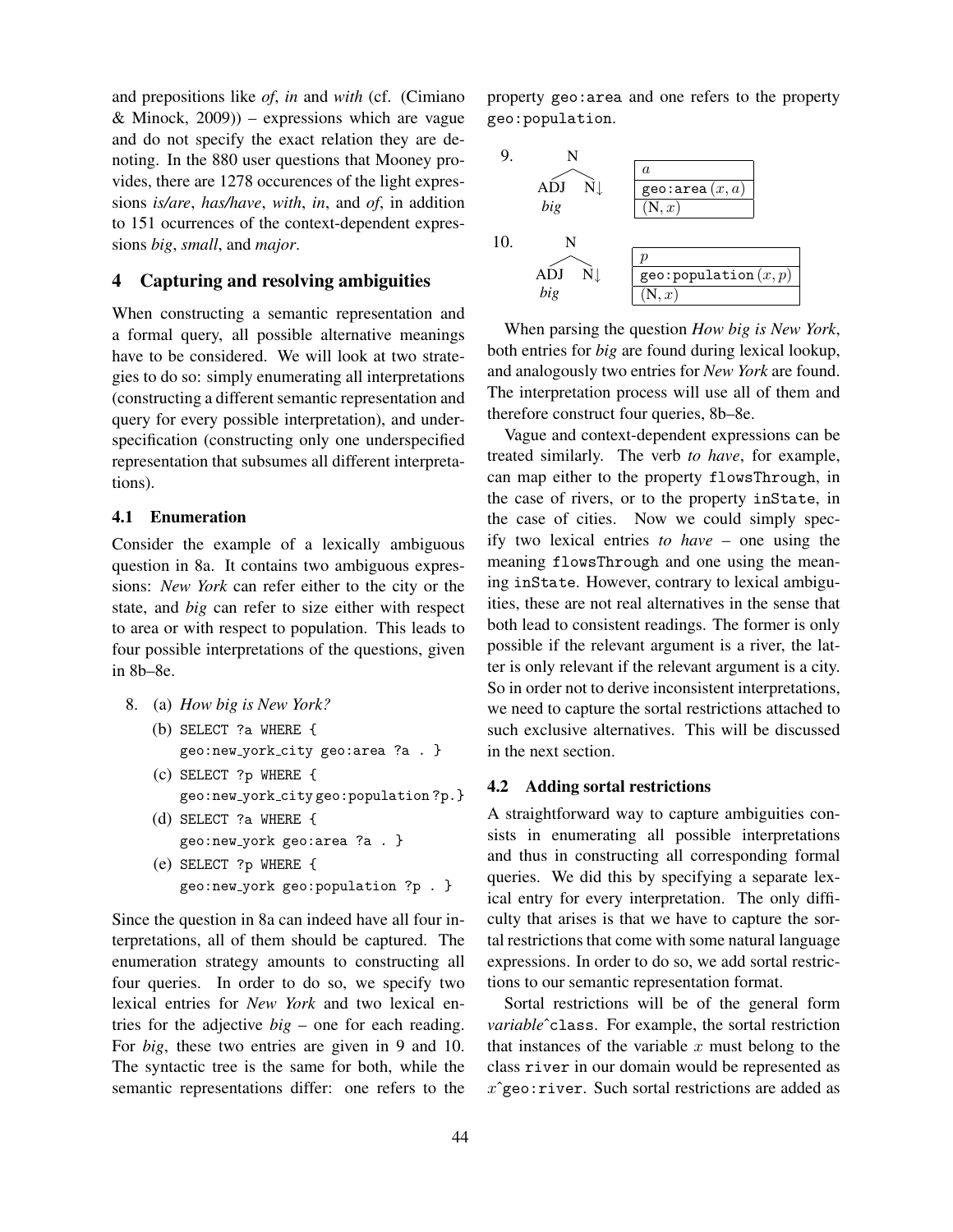a list to our DUDEs. For example, for the verb *has* we specify two lexical entries. One maps *has* to the property flowThrough, specifying the sortal restriction that the first argument of this property must belong to the class river. This entry looks as follows:



The other lexical entry for *has* consists of the same syntactic tree and a semantic representation that maps *has* to the property inState and contains the restriction that the first argument of this property must belong to the class city. It looks as follows:



When a question containg the verb *has*, like 11a, is parsed, both interpretations for *has* are found during lexical lookup and two semantic representations are constructed, both containing a sortal restriction. When translating the semantic representations into a formal query, the sortal restriction is simply added as a condition. For 11a, the two corresponding queries are given in 11b (mapping *has* to flowsThrough) and 11c (mapping *has* inState). The contribution of the sortal restriction is boxed.

11. (a) *Which state has the most rivers?*

```
(b) SELECT COUNT(?r) as ?c WHERE {
   ?s a geo:state .
   ?r a geo:river .
   ?r geo:flowsThrough ?s .
    ?r a geo:river . | }
   ORDER BY ?c DESC LIMIT 1
(c) SELECT COUNT(?r) as ?c WHERE {
   ?s a geo:state .
   ?r a geo:river .
```

```
?r geo:inState ?s .
?r a geo:city . \vert \}ORDER BY ?c DESC LIMIT 1
```
In the first case, 11b, the sortal restriction adds a redundant condition and will have no effect. We can say that the sortal restriction is satisfied. In the second case, in 11c, however, the sortal restriction adds a condition that is inconsistent with the other conditions, assuming that the classes river and city are properly specified as disjoint. The query will therefore not yield any results, as no instantiiation of r can be found that belongs to both classes. That is, in the context of rivers only the interpretation using flowsThrough leads to results.

Actually, the sortal restriction in 11c is already implicitly specified in the ontological relation inState: there is no river that is related to a state with this property. However, this is not necessarily the case and there are indeed queries where the sortal restriction has to be included explicitly. One example is the interpretation of the adjective *major* in noun phrases like *major city* and *major state*. Although with respect to the geographical domain *major* always expresses the property of having a population greater than a certain threshold, this threshold differs for cities and states: *major* with respect to cities is interpreted as having a population greater than, say, 150 000, while *major* with respect to states is interpreted as having a population greater than, say, 10 000 000. Treating *major* as ambiguous between those two readings without specifying a sortal restriction would lead to two readings for the noun phrase *major city*, sketched in 12. Both would yield non-empty results and there is no way to tell which one is the correct one.

12. (a) SELECT ?c WHERE { ?c a geo:city . ?c geo:population ?p . FILTER ( ?p > 150000 ) } (b) SELECT ?c WHERE { ?c a geo:city . ?c geo:population ?p . FILTER ( ?p > 10000000 ) }

Specifying sortal restrictions, on the other hand, would add the boxed material in 13, thereby causing the wrong reading in 13b to return no results.

13. (a) SELECT ?c WHERE { ?c a geo:city . ?c geo:population ?p .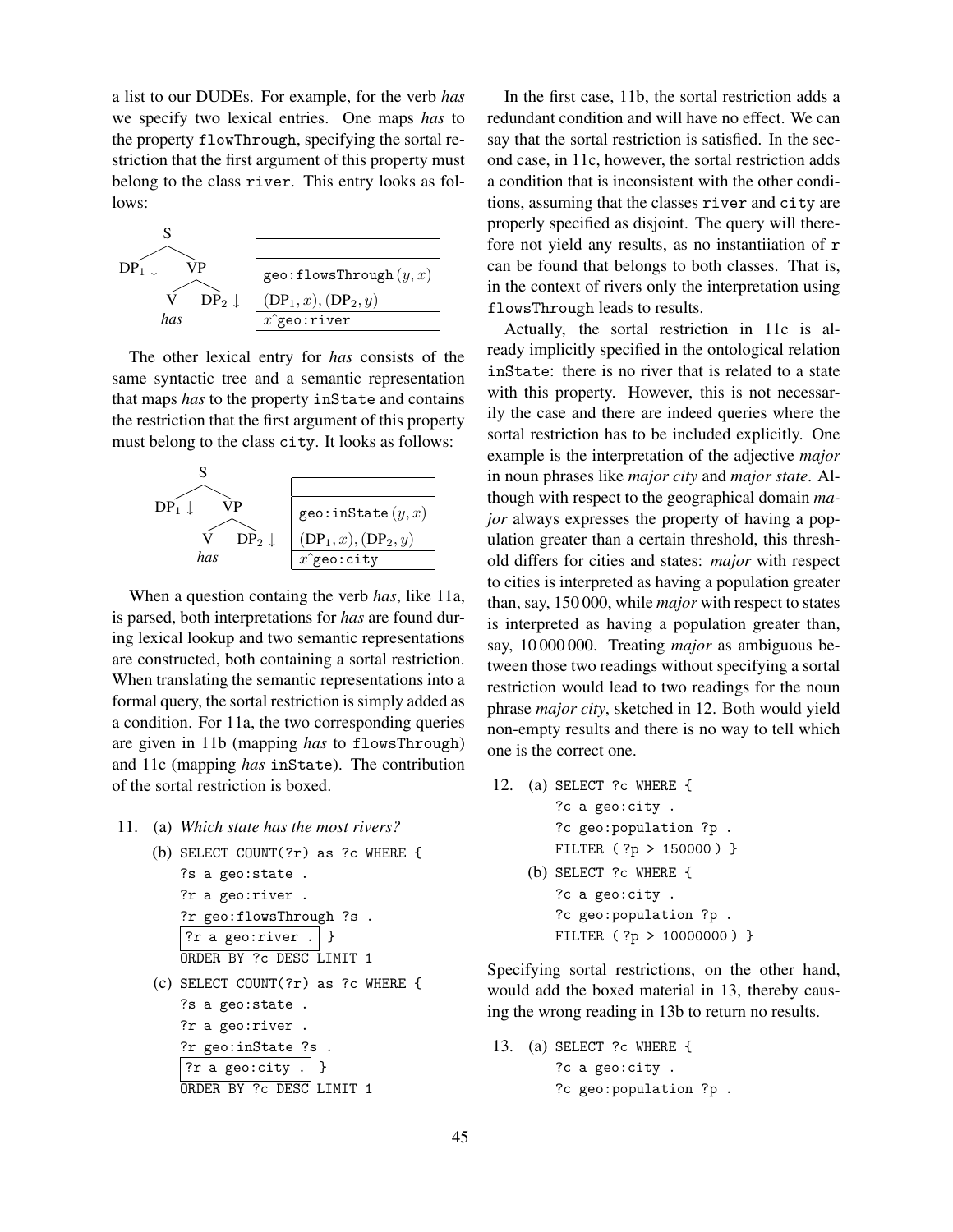|  | FILTER $(?p > 150000)$ .<br>$\boxed{?}$ c a geo:city .   } |  |  |  |  |
|--|------------------------------------------------------------|--|--|--|--|
|  |                                                            |  |  |  |  |
|  | (b) SELECT $?c$ WHERE {                                    |  |  |  |  |
|  | ?c a geo:city.                                             |  |  |  |  |
|  | ?c geo:population ?p.                                      |  |  |  |  |
|  | FILTER (?p > 10000000).                                    |  |  |  |  |
|  | $ ?c$ a geo:state . $  \}$                                 |  |  |  |  |

The enumeration strategy thus relies on a conflict that results in queries which return no result. Unwanted interpretations are thereby filtered out automatically. But two problems arise here. The first one is that we have no way to distinguish between queries that return no result due to an inconsistency introduced by a sortal restriction, and queries that return no result, because there is none, as in the case of *Which states border Hawaii?*. The second problem concerns the number of readings that are constructed. In view of the large number of ambiguities, even in the restricted geographical domain we used, user questions easily lead to 20 or 30 different possible interpretations. In cases in which several natural language terms can be mapped to many different ontological concepts, this number rises. Enumerating all alternative interpretations is therefore not efficient. A more practical alternative is to construct one underspecified representation instead and then infer a specific interpretation in a given context. We will explore this strategy in the next section.

#### 4.3 Underspecification

In the following, we will explore a strategy for representing and resolving ambiguities that uses underspecification and ontological reasoning in order to keep the number of constructed interpretations to a minimum. For a general overview of underspecification formalisms and their applicability to linguistic phenomena see (Bunt, 2007).

In order not to construct a different query for every interpretation, we do not any longer specify separate lexical entries for each mapping but rather combine them by using an underspecified semantic representation. In the case of *has*, for example, we do not specify two lexical entries – one with a semantic representation using flowsThrough and one entry with a representation using inState – but instead specify only one lexical entry with a representation using a metavariable, and additionally specify

which properties this metavariable stands for under which conditions.

So first we extend DUDEs such that they now can contain metavariables, and instead of a list of sortal restrictions contain a list of *metavariable specifications*, i.e. possible instantiations of a metavariable given that certain sortal restrictions are satisfied, where sortal restrictions can concern any of the property's arguments. Metavariable specifications take the following general form:

$$
\mathcal{P} \rightarrow \mathbf{p}_1 \ (x = \texttt{class}_1, \dots, y = \texttt{class}_2) \\ \mid \ \mathbf{p}_2 \ (x = \texttt{class}_3, \dots, y = \texttt{class}_4) \\ \mid \ \dots \\ \mid \ \mathbf{p}_n \ (x = \texttt{class}_i, \dots, y = \texttt{class}_j)
$$

This expresses that some metavariable  $P$  stands for a property  $p_1$  if the types of the arguments  $x, \ldots, y$ are equal to or a subset of  $class_1, \ldots, class_2$ , and stands for some other property if the types of the arguments correspond to some other classes. For example, as interpretation of *has*, we would chose a metavariable  $P$  with a specification stating that  $P$ stands for the property flowsThrough if the first argument belongs to class river, and stands for the property inState if the first argument belongs to the class city. Thus, the lexical entry for *has* would contain the following underspecified semantic representation.

14. *Lexical meaning of 'has':*

| $\mathcal{P}(y,x)$                                                          |  |  |
|-----------------------------------------------------------------------------|--|--|
| $(DP_1, x), (DP_2, y)$                                                      |  |  |
| $\mathcal{P} \rightarrow \texttt{geo:flowsThrough}(y = \texttt{geo:river})$ |  |  |
| geo: inState $(y = \text{geo:city})$                                        |  |  |

Now this underspecified semantic representation has to be specified in order to lead to a SPARQL query that can be evaluated w.r.t. the knowledge base. That means, in the course of interpretation we need to determine which class an instantiation of  $y$  belongs to and accordingly substitute  $P$  by the property flowsThrough or inState. In the following section, we sketch a way of exploiting the ontology to this end.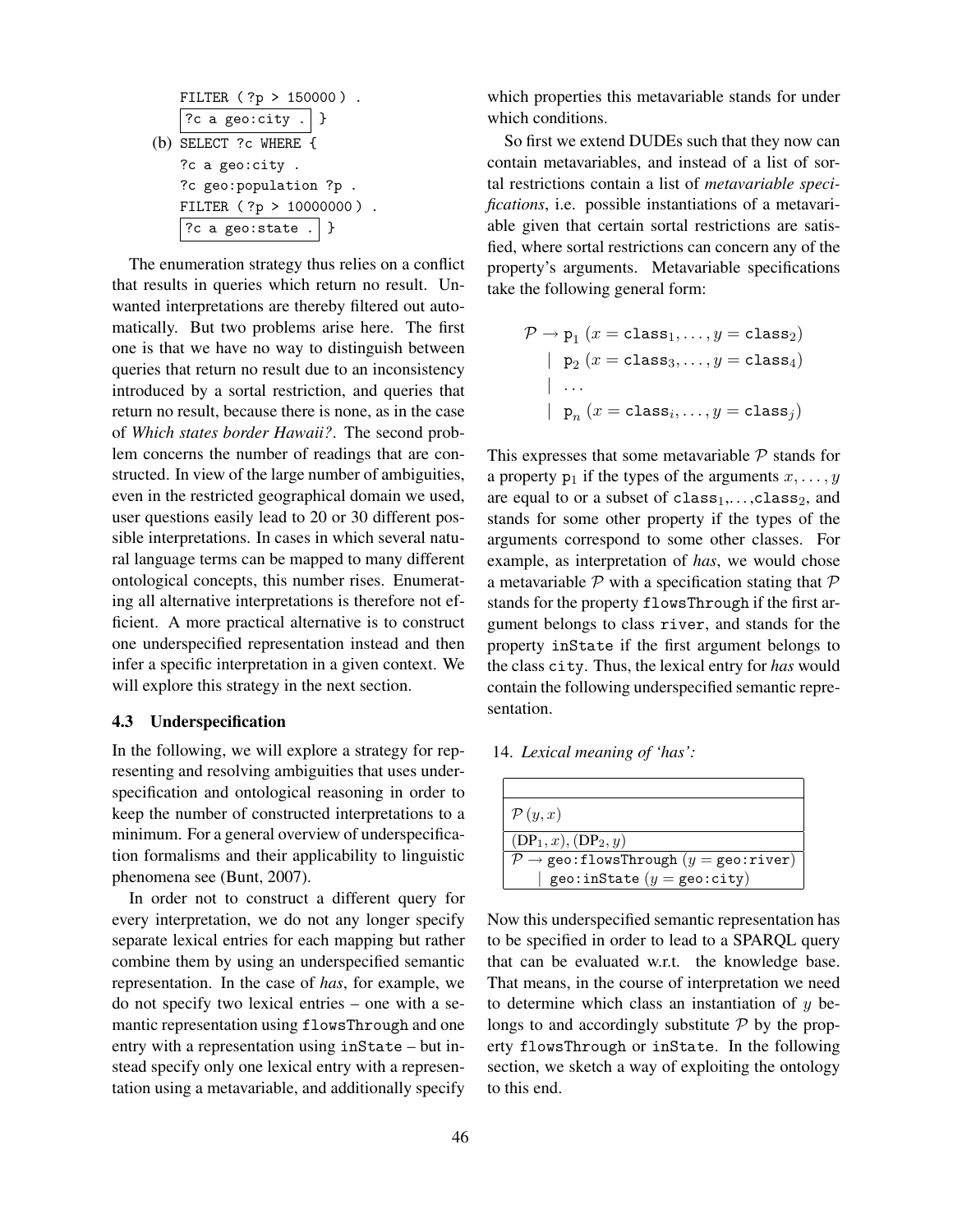# 4.4 Reducing alternatives with ontological reasoning

In order to filter out interpretations that are inconsistent as early as possible and thereby reduce the number of interpretations during the course of a derivation, we check whether the type information of a variable that is unified is consistent with the sortal restrictions connected to the metavariables. This check is performed at every relevant step in a derivation, so that inconsistent readings are not allowed to percolate and multiply. Let us demonstrate this strategy by means of the example *Which state has the biggest city?*.

In order to build the noun phrase *the biggest city*, the meaning representation of the superlative *biggest*, given in 15, is combined with that of the noun *city*, which simply contributes the predication geo:city  $(y)$ , by means of unification.

15.

| $\tilde{z}$                                                                                  |
|----------------------------------------------------------------------------------------------|
| $\mathcal{Q}(y,z)$                                                                           |
| (N, y)                                                                                       |
| $\mathcal{Q} \rightarrow \texttt{geo:area}(y = \texttt{geo:city} \sqcup \texttt{geo:state})$ |
| geo: population $(y = \text{geo:city} \sqcup \text{geo:state})$                              |

The exact details of combining meaning representations do not matter here. What we want to focus on is the metavariable Q that *biggest* introduces. When combining 15 with the meaning of *city*, we can check whether the type information connected to the unified referent  $y$  is compatible with the domain restrictions of  $Q's$  interpretations. One way to do this is by integrating an OWL reasoner and checking the satisfiability of

$$
\texttt{geo:city} \sqcap (\texttt{geo:city} \sqcup \texttt{geo:state})
$$

(for both interpretations of  $Q$ , as the restrictions on  $y$  are the same). Since this is indeed satisfiable, both interpretations are possible, thus cannot be discarded, and the resulting meaning representation of *the biggest city* is the following:

| иz                                                                                           |
|----------------------------------------------------------------------------------------------|
| $geo:$ city $(y)$                                                                            |
| $\mathcal{Q}(y,z)$                                                                           |
| max(z)                                                                                       |
|                                                                                              |
|                                                                                              |
| $\mathcal{Q} \rightarrow \texttt{geo:area}(y = \texttt{geo:city} \sqcup \texttt{geo:state})$ |
| $\mathtt{geo:population}(y = \mathtt{geo:city} \sqcup \mathtt{geo:state})$                   |

This is desired, as the ambiguity of *biggest* is a lexical ambiguity that could only be resolved by the user specifying which reading s/he intended.

In a next step, the above representation is combined with the semantic representation of the verb *has*, given in 14. Now the type information of the unified variable  $y$  has to be checked for compatibility with instantiations of an additional metavariable, P. The OWL reasoner would therefore have to check the satisfiability of the following two expressions:

16. (a) geo:city  $\sqcap$  geo:river (b) geo:city  $\Box$  geo:city

While 16b succeeds trivially, 16a fails, assuming that the two classes geo:river and geo:city are specified as disjoint in the ontology. Therefore the instantiation of  $P$  as geo: flowsThrough is not consistent and can be discarded, leading to the following combined meaning representation, where  $P$  is replaced by its only remaining instantiation geo:inState:

| иz                                                                                                                                                                   |
|----------------------------------------------------------------------------------------------------------------------------------------------------------------------|
| geo:city(y)<br>geo: inState $(y, x)$<br>$\mathcal{Q}(y,z)$                                                                                                           |
| $(DP_1, x)$                                                                                                                                                          |
| $\mathcal{Q} \rightarrow \texttt{geo:area}(y = \texttt{geo:city} \sqcup \texttt{geo:state})$<br>geo: population( $y = \texttt{geo:city} \sqcup \texttt{geo:state}$ ) |

Finally, this meaning representation is combined with the meaning representation of *which state*, which simply contributes the predication geo: state  $(x)$ . As the unified variable x does not occur in any metavariable specification, nothing further needs to be checked. The final meaning representation thus leaves one metavariable with two possible instantiations and will lead to the following two corresponding SPARQL queries: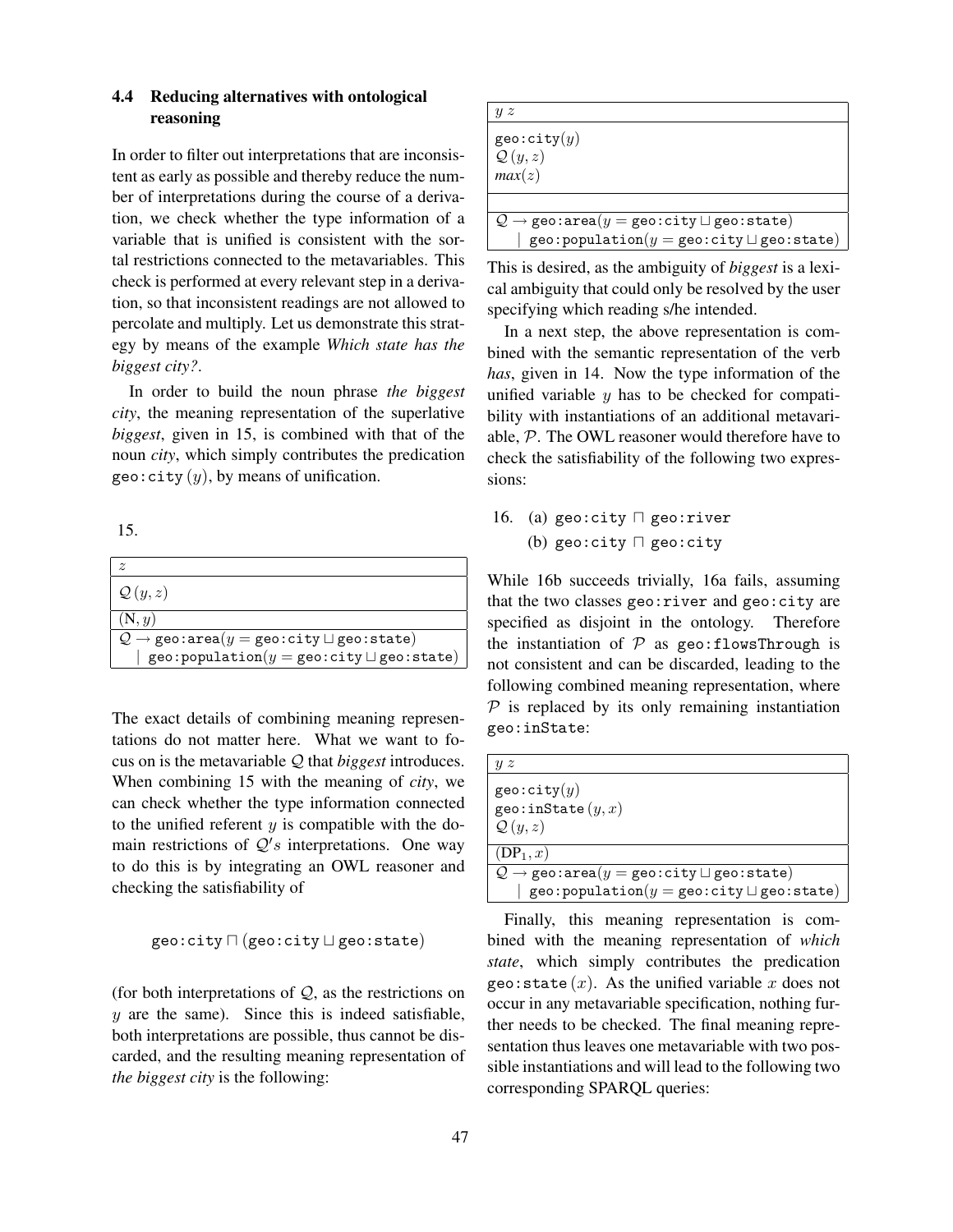```
17. (a) SELECT ?x WHERE {
        ?x a geo:city .
        ?y a geo:state.
        ?x geo:population ?z .
        ?x geo:inState ?y . }
        ORDER BY DESC(?z) LIMIT 1
    (b) SELECT ?x WHERE {
        ?x a geo:city .
        ?y a geo:state.
        ?x geo:area ?z .
        ?x geo:inState ?y . }
        ORDER BY DESC(?z) LIMIT 1
```
Note that if the ambiguity of the metavariable  $P$  were not resolved, we would have ended up with four SPARQL queries, where two of them use the relation geo:flowsThrough and therefore yield empty results. So in this case, we reduced the number of constructed queries by half by discarding inconsistent readings. We therefore solved the problems mentioned at the end of 4.2: The number of constructed queries is reduced, and since we discard inconsistent readings, null answers can only be due to the lack of data in the knowledge base but not cannot anymore be due to inconsistencies in the generated queries.

#### 5 Implementation and results

In order to see that the possibility of reducing the number of interpretations during a derivation does not only exist in a small number of cases, we applied Pythia to Mooney's 880 user questions, implementing the underspecification strategy in 4.3 and the reduction strategy in 4.4. Since Pythia does not yet integrate a reasoner, it approximates satisfiability checks by means of SPARQL queries. Whenever meaning representations are combined, it aggregates type information for the unified variable, together with selectional information connected to the occuring metavariables, and uses both to construct a SPARQL query. This query is then evaluated against the underlying knowledge base. If the query returns results, the interpetations are taken to be compatible, if it does not return results, the interpretations are taken to be incompatible and the according instantiation possibility of the metavariable is discarded. Note that those SPARQL queries are only an approximation for the OWL expressions used in 4.4. Furthermore, the results they return are only an approximation of satisfiability, as the reason for not returning results does not necessarily need to be unsatisfiability of the construction but could also be due the absence of data in the knowledge base. In order to overcome these shortcomings, we plan to integrate a full-fledged OWL reasoner in the future.

Out of the 880 user questions, 624 can be parsed by Pythia (for an evaluation on this dataset and reasons for failing with the remaining 256 questions, see (Unger & Cimiano, 2011)). Implementing the enumeration strategy, i.e. not using disambiguation mechanisms, there was a total of 3180 constructed queries. With a mechanism for removing scope ambiguities by means of simulating a linear scope preference, a total of 2936 queries was built. Additionally using the underspecification and resolution strategies described in the previous section, by exploiting the ontology with respect to which natural language expressions are interpreted in order to discard inconsistent interpretations as early as possible in the course of a derivation, the number of total queries was further reduced to 2100. This amounts to a reduction of the overall number of queries by 44 %. The average and maximum number of queries per question are summarized in the following table.

|              |             | $Avg.$ # queries $Max.$ # queries |
|--------------|-------------|-----------------------------------|
| Enumeration  | 51          | 96                                |
| Linear scope | 4.7 $(-8%)$ | $46(-52%)$                        |
| Reasoning    | $3.4(-44%)$ | $24(-75%)$                        |

# 6 Conclusion

We investigated ambiguities arising from mismatches between a natural language expressions' lexical meaning and its conceptual modelling in an ontology. Employing ontological reasoning for disambiguation allowed us to significantly reduce the number of constructed interpretations: the average number of constructed queries per question can be reduced by 44 %, the maximum number of queries per question can be reduced even by 75 %.